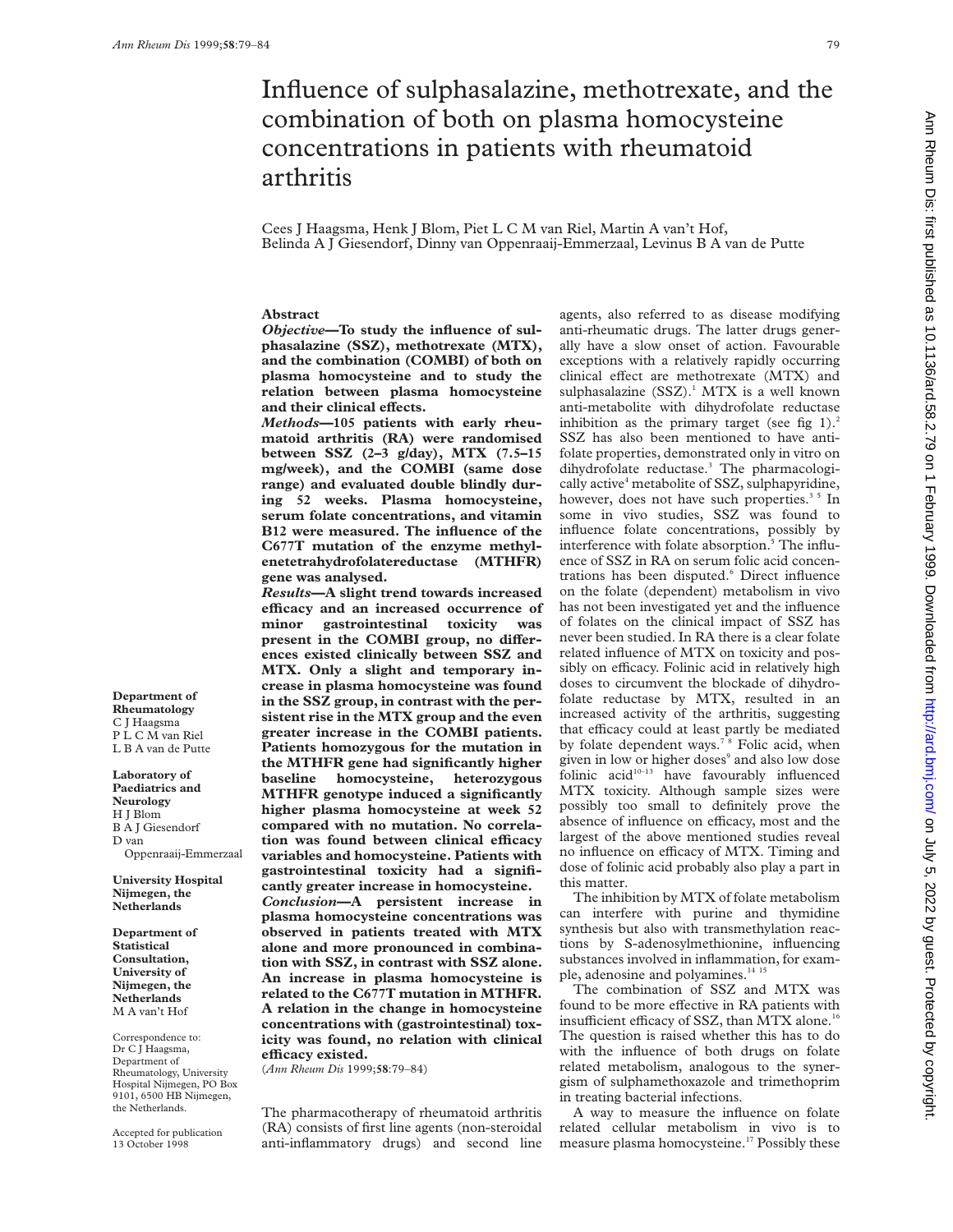

*Figure 1 Folate metabolism. DHF: dihydrofolate, THF: tetrahydrofolate, 5',10-'CH2-THF: methylene-THF, 5'-CH3-THF: methyl-THF, MTHFR: methylenetetrahydrofolate reductase, MS: methionine synthase, BHMT: betaine-homocysteine methyl transferase, B12: vitamin B12.*

changes in plasma homocysteine could be more pronounced, when the folate dependent metabolism is stressed in people with a mutation of genes of enzymes involved in folate metabolism. A C677T polymorphism of the enzyme methylene-tetrahydrofolate reductase (MTHFR), the homozygous mutation occurring in about 10% of the general Dutch population,18 has been shown to have influence on the reduction of 5,10-methylenetetrahydrofolate to 5-methyltetrahydrofolate, which is the methylgroup donor of the re-methylation of homocysteine to methionine.<sup>19</sup> This metabolic stress could be produced by dihydrofolate reductase antagonists like MTX, or SSZ. The latter has been shown to inhibit MTHFR in vitro. <sup>3</sup> Furthermore, the C677T mutation leads to redistribution of folate derivatives, $20$  possibly leading to altered clinical effects of folate influencing medication.

In this randomised clinical trial comparing SSZ, MTX, and the combination, we studied whether these three medications influence plasma homocysteine concentrations, being an indication of interference with folate dependent metabolism. In this respect the role of the C677T mutation in the MTHFR gene, and the relation between plasma homocysteine and clinical efficacy and toxicity of these drugs was also studied.

#### **Methods**

One hundred and five patients with active early RA satisfying the ACR classification criteria, rheumatoid factor positive and/or HLA DR1/4 positive, were included in the study. Patients with a folate or vitamin B12 deficiency were excluded. They participated in an investigation

examining the efficacy and toxicity of SSZ, MTX, and the combination of both (COMBI). The design was a double blind, double dummy, controlled, randomised clinical trial in a setting of one academic and five non-academic rheumatology departments. Patients were randomised between SSZ 2000 mg daily, or MTX 7.5 mg weekly, or the COMBI. In case of insufficient efficacy, the dose could be raised from week 16 onwards, in a single step (SSZ 3000 mg/day, MTX 15 mg/week or matching placebo). In case of folic acid deficiency and adverse events addition of folic acid was permitted. All patients were evaluated every two weeks for the first four weeks and every four weeks thereafter by one observer for 52 weeks. Primary evaluation criterion was the mean change in the Disease Activity Score (DAS) over time. The DAS consists of the Ritchie articular index, which is a graded score of the number of painful joints, the number of swollen joints, and the erythrocyte sedimentation rate (ESR).<sup>21</sup> Other criteria were the general well being expressed by the patient on a visual analogue scale, the occurrence of clinically apparent adverse events, and abnormal laboratory measurements: cytopenias, deterioration in glomerular filtration rate (serum creatinine >1.5-fold baseline creatinine), and liver enzyme increases (alkaline phosphatase, transaminases, and y-glutamyltransferase). Adverse events in general and the adverse events possibly/probably attributable to the study medication were analysed by overall occurrence and occurrence by body system.

Blood was obtained from fasting patients at a standardised time in the morning, 24 hours after intake of the study medication. Plasma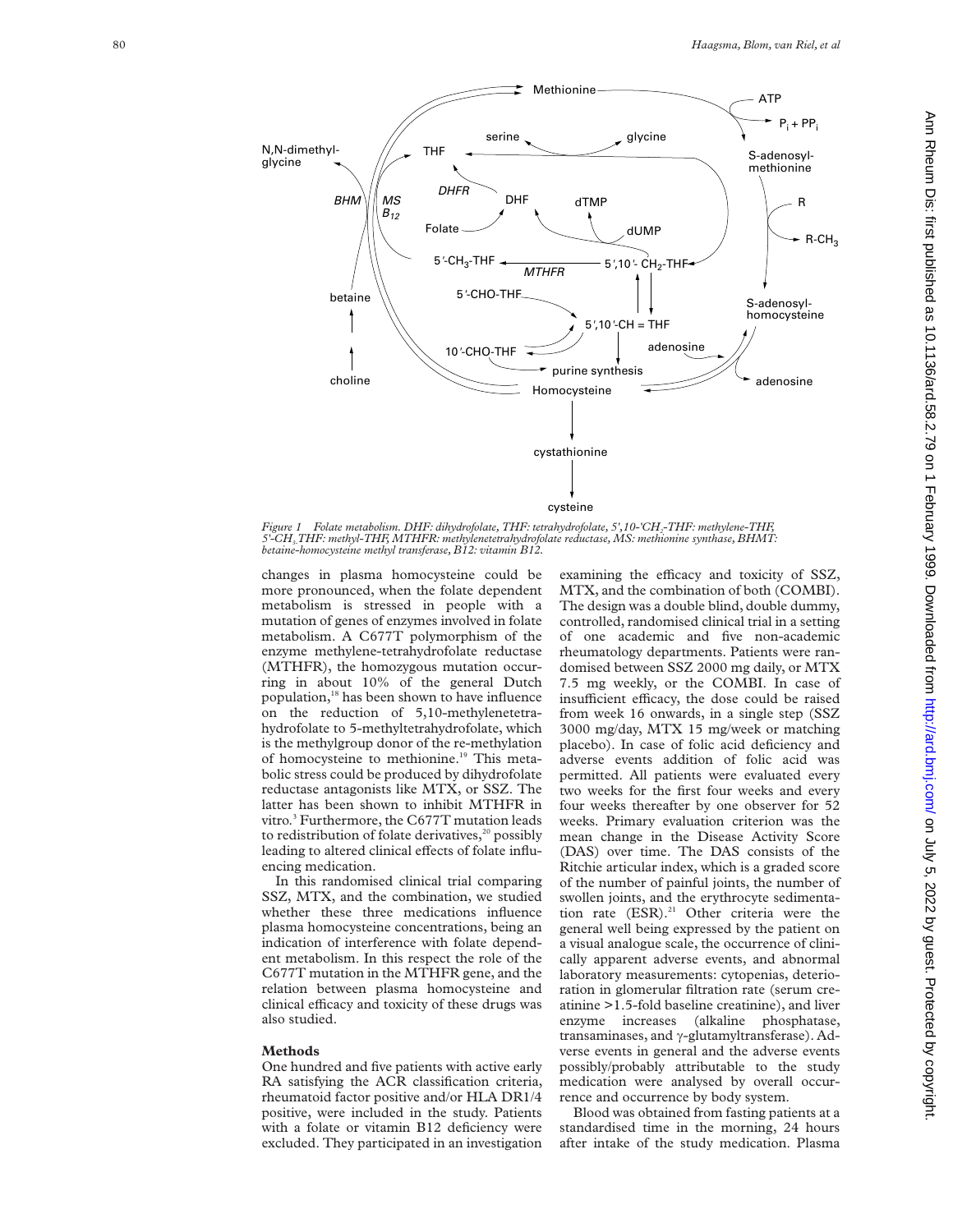*Table 1 Change in efficacy variables, means (95% CI)* 

|                                                                                                                                          | Change from baseline to week 52                                                                                                |                                                                                                                                  |                                                                                                                                    |  |  |  |  |
|------------------------------------------------------------------------------------------------------------------------------------------|--------------------------------------------------------------------------------------------------------------------------------|----------------------------------------------------------------------------------------------------------------------------------|------------------------------------------------------------------------------------------------------------------------------------|--|--|--|--|
| Variable                                                                                                                                 | SSZ.                                                                                                                           | <i>MTX</i>                                                                                                                       | <i>COMBI</i>                                                                                                                       |  |  |  |  |
| <b>DAS</b><br>Number of swollen joints<br>Ritchie articular index<br>Number of painful joints<br>VAS general health (mm)<br>$ESR$ (mm/h) | $-1.8(-2.3,-1.3)$<br>$-9.2 (-12.2,-6.3)$<br>$-9.2(-11.7,-6.8)$<br>$-12.5(-15.9,-9.1)$<br>$-15.4 (-25.8,-5.0)$<br>$-17(-26,-8)$ | $-2.0(-2.4,-1.7)$<br>$-12.4(-15.4,-9.5)$<br>$-9.5(-11.6,-7.5)$<br>$-15.2(-18.2,-12.2)$<br>$-21.3(-30.2,-12.3)$<br>$-21(-28,-15)$ | $-2.3(-2.7,-1.9)$<br>$-14.3(-17.3,-11.4)$<br>$-10.6(-12.5,-8.7)$<br>$-16.9(-20.4,-13.5)$<br>$-20.6(-27.6,-13.7)$<br>$-28(-37,-19)$ |  |  |  |  |

MTX: methotrexate, COMBI: combination of methotrexate and sulphasalazine, SSZ: sulphasalazine, DAS: Disease Activity Score, VAS: Visual Analogue Scale (0–100 mm).

homocysteine was measured by HPLC,<sup>22</sup> serum folate and vitamin B12 were measured by radioassay<sup>23</sup> both at week 0, and folate also at weeks 4, 8, 24, and 52. DNA extracted from the patient's white blood cells was screened for the C677T mutation of the MTHFR gene by polymerase chain reaction (PCR) and restriction enzyme analysis.<sup>14</sup>

### STATISTICAL ANALYSIS

Continuous variables were evaluated by analysis of variance, multiple regression, and *t* tests. The Tukey test was used in case of multiple comparisons. When variables were not normally distributed, a logarithmic or square root transformation was performed. The values of patients who ended the study prematurely were taken in account until drop out.

The correlation of changes in plasma homocysteine concentration and the value of the clinical variables (see above) calculated as an area under the time curve (week 0–52) was expressed by Pearson correlation coefficients. Changes between plasma homocysteine and serum folate at baseline and during the adverse event of patients having an adverse event were compared with changes of patients without an adverse event in the same period, analysed by one way analysis of variance. If a patient had several periods without adverse events, one of these periods was randomly selected. Thus, patients were thus used only once in the analysis. The total number of adverse events as well as the number of adverse events per body system were analysed for the different time intervals. The differences in baseline plasma homocysteine, serum folate, and vitamin B12 of patients with and without an adverse event were analysed by *t* tests on log transformed values.

#### **Results**

One hundred and five patients participated in this study, 34 in the SSZ group, 35 in the MTX group, and 36 in the COMBI group. There

*Table 2 Adverse events (AE), number of patients\**

|                                     |    |    | SSZ MTX COMBI   |
|-------------------------------------|----|----|-----------------|
| Total number of patients            | 34 | 35 | 36              |
| Any AE                              | 30 | 27 | 32              |
| Possible/probable                   | 16 | 11 | 23 <sub>1</sub> |
| Nausea                              | 10 | 9  | $23 +$          |
| Abdominal pain/discomfort           |    |    | 13              |
| Increase in transaminases>2× normal |    | 5  | 2               |
| Haematological                      |    |    |                 |
| Neuropathy                          |    |    |                 |
| Rash                                |    |    |                 |
|                                     |    |    |                 |

\*One patient can contribute more than once.  $\uparrow p=0.002$  ( $\chi^2$ test).  $\ddagger p = 0.023$  ( $\chi^2$  test).

were no significant differences in baseline characteristics between the three treatment groups. The mean age was 56 (SD 13) years, the number of female patients 68, the number of male patients 37. The mean disease duration was 2.9 (SD 1.9) months. Five patients were rheumatoid factor negative, 100 patients had rheumatoid factor positivity.

The baseline concentrations of plasma homocysteine, folate, and vitamin B12 were not different in the three treatment groups (see table 3). There was a significant correlation between baseline serum folate and baseline plasma homocysteine (Pearson's *r*=0.47, p<0.001). Z scores of the plasma homocysteine concentrations before drop out demonstrated that this event occurred randomly with respect to plasma homocysteine concentrations.

The clinical results are given in tables 1 and 2.<sup>24</sup> There were no statistically significant differences in efficacy between the treatment groups (one way analysis of variance). The combination group tended to have a better result. However, in that group significantly more patients experienced nausea (table 2). Eleven patients in the SSZ group, 11 in the MTX group, and 7 in the COMBI group had an increase in dose of the study medication (not significant). Folic acid supplementation was given to two patients in the SSZ group, to one in the MTX group, and to three in the COMBI group, measurements were taken in account until the start of folic acid.

The two treatment groups receiving MTX showed a persistent increase in homocysteine, in contrast with the SSZ group, which did not show a persistent change; only in weeks 4 and 8 there was a statistically significant but slight increase in plasma homocysteine (table 3 and fig 2). This increase of plasma homocysteine by MTX with or without SSZ was statistically significant both compared with baseline value and with SSZ. There was no statistically significant influence of the dose on plasma homocysteine. MTX with or without SSZ had a statistically significant influence on the change in serum folate concentrations for all weeks (4–52). SSZ had no influence on folate concnetrations. Multiple regression analysis showed that serum folate explained some of the variation in plasma homocysteine at week 24 and 52 only ( $\beta$  –0.38 and −0.54, p<0.05), but also that MTX with or without SSZ had a statistically significant independent influence at all weeks ( $\beta$  between 0.21 and  $0.28$ , p values  $\leq 0.05$ ). The rise of plasma homocysteine because of the combination of MTX and SSZ was greater than the rise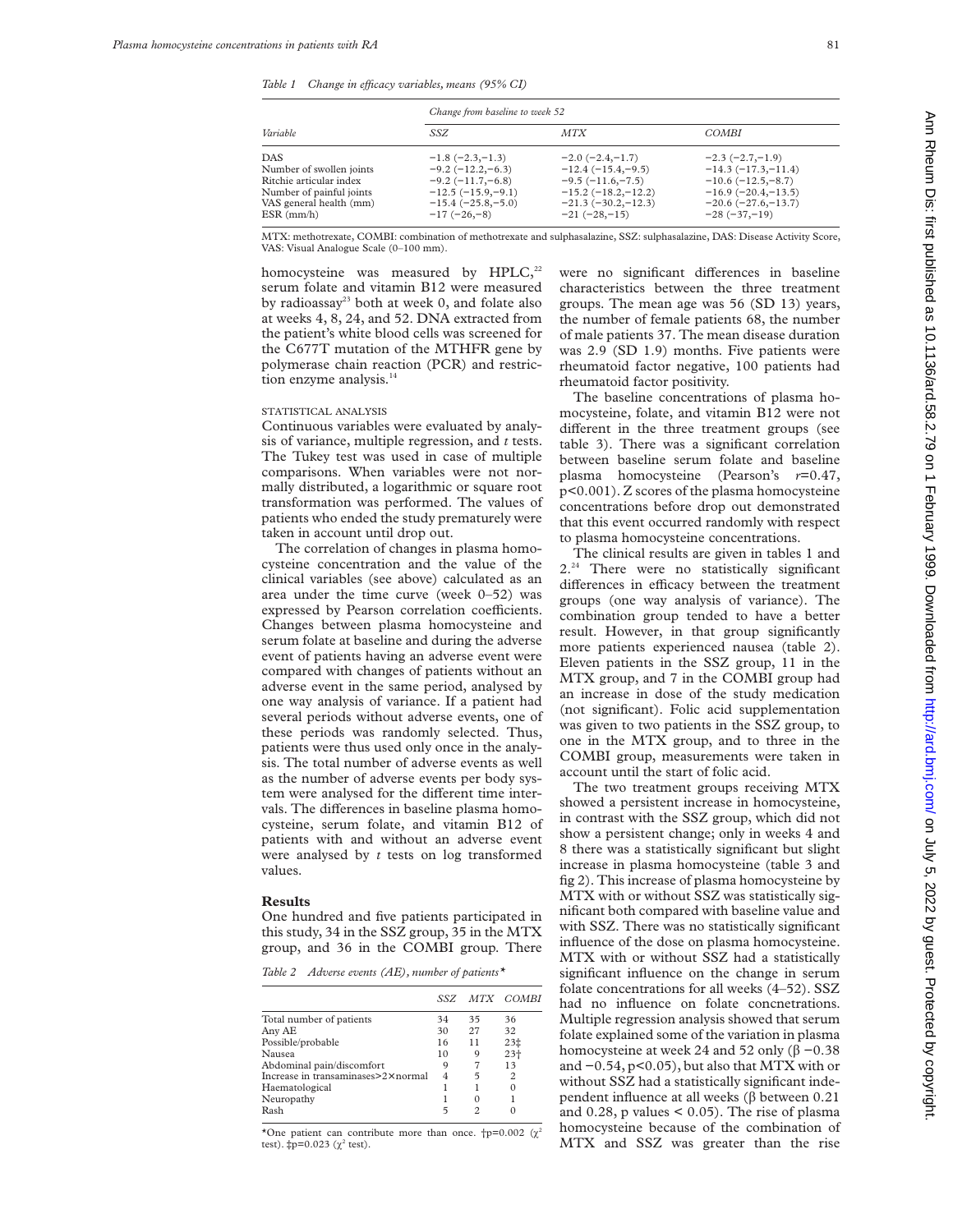

*Figure 2 Plasma homocysteine compared with time. SSZ: sulphasalazine, MTX: methotrexate, COMBI : SSZ + MTX.*

because of MTX alone although this difference did not reach statistical significance  $(p > 0.1)$ . The distribution of the different genotypes of MTHFR (no mutation (CC-genotype/ wildtype), heterozygous (CT), and homozygous (TT)) was as follows: SSZ: 12, 18, and 4; MTX: 17, 17, and 1; COMBI: 12, 18, and 5 respectively (p>0.2). In table 4 the relation between the polymorphism of the MTHFR gene (CC, CT, TT) and plasma homocysteine is given. The percentage of patients in this study with a TT mutation of the MTHFR gene is not different from the general Dutch population.14 Homozygous patients had significantly higher baseline homocysteine concentrations compared with heterozygous patients and patients without the mutation. There was an influence of the genotype on plasma homocysteine discernable: at week 52, patients with the CT mutation had significantly higher plasma homocysteine concentrations than patients with no mutation (p<0.05). The change from baseline to week 52 in the heterozygous patients (see table 4) was more pronounced than in the group of patients without the mutation, but the difference was not significant  $(p=0.06)$ . The difference between the homozygous patients and the other groups was no

longer significant at week 52. There was no significant interaction between the study medication and the MTHFR genotype concerning homocysteine concentrations at week 52 in the analysis of variance. This makes different effects of SSZ, MTX or COMBI on plasma homocysteine in the presence of different states of this enzyme less likely.

No consistent correlation between clinical efficacy variables (Ritchie articular index, number of swollen joints, general health as scored by the patient, and ESR) and plasma homocysteine was found (Pearson correlation coefficients  $< 0.3$ , p values  $> 0.05$ ).

Adverse events were analysed both as any adverse event and possibly/probably attributable to the medication. A rise in plasma homocysteine (an increase of 17%, SEM 4.4%) was found in patients experiencing a gastrointestinal adverse event (nausea, abdominal discomfort/pain, and heartburn taken together) without having other concommittant (a possibly confounding) adverse events. This rise was statistically significantly higher than the rise in plasma homocysteine of patients without an adverse event  $(p<0.05)$ . There was no statistically significant difference between patients having other adverse events compared

*Table 3 Plasma homocysteine (umol/l), serum folate (nmol/l), and vitamin B12 (pmol/l) and differences with week 0* 

|                 | Wk0                       |      |                | $Wk$ 4 | $-Wk$ 0 | $Wk$ 8 | $-Wk$ 0 | Wk 24  | $-Wk$ 0 | Wk 52  | $-Wk$ 0 |
|-----------------|---------------------------|------|----------------|--------|---------|--------|---------|--------|---------|--------|---------|
|                 | vit B12<br>Folate<br>Hcvs |      | Folate<br>Hcvs |        | Hcvs    | Folate | Hcvs    |        | Hcvs    | Folate |         |
| SSZ, n          | 34                        | 34   | 34             | 31     | 31      | 30     | 30      | 26     | 26      | 22     | 22      |
| Median          | 14.1                      | 10.0 | 205            | 1.1    | 0.0     | 1.5    | $-0.5$  | 1.0    | $-0.1$  | 0.6    | 0.2     |
| P <sub>25</sub> | 12.1                      | 6.7  | 158            | 0.6    | $-1.8$  | 0.2    | $-2.0$  | $-0.5$ | $-1.6$  | $-1.1$ | $-1.9$  |
| P75             | 17.1                      | 12.0 | 287            | 2.5    | 1.0     | 2.7    | 1.3     | 3.0    | 1.7     | 2.7    | 2.9     |
| MTX, n          | 35                        | 35   | 35             | 35     | 35      | 35     | 35      | 33     | 33      | 33     | 33      |
| Median          | 14.1                      | 9.5  | 220            | 1.6    | $-2.2$  | 2.4    | $-2.4$  | 3.9    | $-2.9$  | 3.1    | $-3.0$  |
| P <sub>25</sub> | 12.1                      | 8.4  | 170            | 0.9    | $-3.0$  | 0.5    | $-3.5$  | 1.1    | $-4.4$  | 0.5    | $-4.3$  |
| P75             | 16.2                      | 13.0 | 260            | 3.1    | $-1.1$  | 4.1    | $-0.4$  | 5.1    | $-1.3$  | 5.8    | $-1.7$  |
| COMBI, n        | 36                        | 36   | 36             | 35     | 35      | 34     | 34      | 32     | 32      | 30     | 30      |
| Median          | 14.8                      | 8.7  | 210            | 2.3    | $-1.5$  | 3.9    | $-2.3$  | 5.4    | $-2.5$  | 4.0    | $-2.0$  |
| P <sub>25</sub> | 12.5                      | 6.5  | 170            | 1.2    | $-3.0$  | 0.8    | $-3.0$  | 3.7    | $-4.3$  | 2.0    | $-4.7$  |
| P75             | 16.8                      | 11.0 | 340            | 4.8    | $-0.2$  | 5.7    | $-0.8$  | 8.7    | $-0.7$  | 7.6    | $-0.7$  |

SSZ: sulphasalazine, MTX: methotrexate, COMBI: SSZ+MTX, Hcys: plasma homocysteine concentration. Normal value of of serum folate:>5.0 nmol/l, vitamin B12:>150 pmol/l.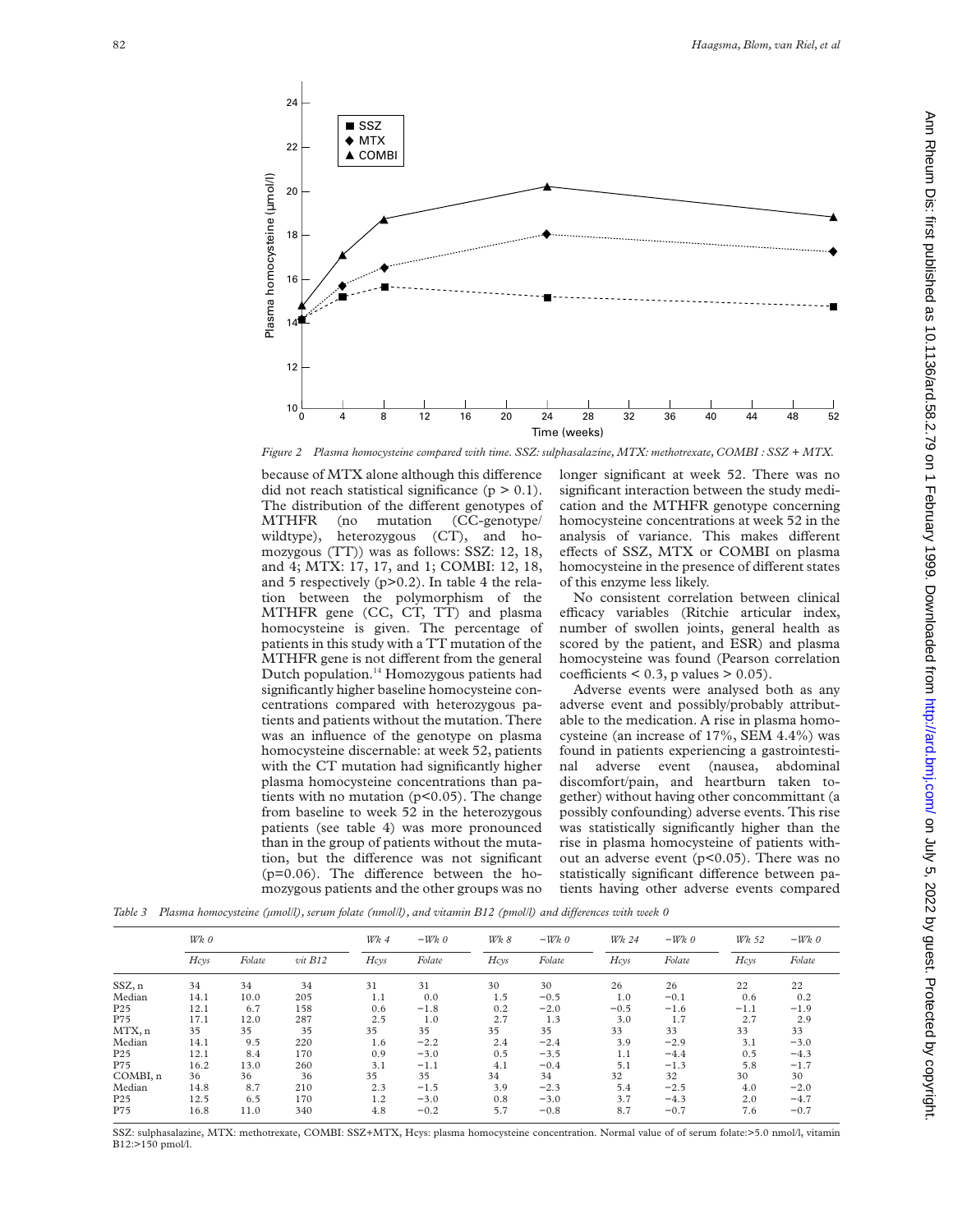*Table 4 Relation between methylenetetrahydrofolate reductase (MTHFR) genotype and plasma homocysteine, mean/median (P25, P75)*

| $MTHFR*$      | n  | Hcyst week 0                                   | n  | Hcyst week 52                                   | $p$ value $\ddagger$ |
|---------------|----|------------------------------------------------|----|-------------------------------------------------|----------------------|
| $\mathbf{0}$  | 40 | $13.6/13.9$ (11.8, 15.7)                       | 31 | $15.1/14.2$ (12.9, 19.1)                        | < 0.05               |
|               | 53 | 14.6/14.6 (12.2, 17.0)                         | 44 | 18.4/18.3(14.5, 23.0)                           | < 0.05               |
| 2<br>p values | 10 | 19.6/17.7 (14.4, 24.5)<br>$0.05$ , 2 v 1 and 0 |    | 19.4/21.0 (17.7, 23.3)<br>$0.05, 2$ and $1 v 0$ | >0.05                |

\*0: no mutation, 1: heterozygous, 2: homozygous for the C677T mutation. †Homocysteine. ‡intra-group comparison: baseline *v* week 52. §inter-group comparison.

with patients without any adverse event in the same time interval. No relation existed between the occurrence of adverse events overall and plasma homocysteine concentrations. Neither was there a relation between the baseline homocysteine and the occurrence of adverse events (Pearson's *r* all < 0.3). There were no relations between concentrations of serum folate at any time point or changes of these concentrations, baseline vitamin B12 concentrations, and the genotype of the MTHFR enzyme in itself on the one hand and occurrence of adverse events on the other.

#### **Discussion**

In this study different effects of SSZ, MTX, and the combination of the two were observed on plasma homocysteine concentrations. The two treatment groups receiving MTX showed a persistent increase in homocysteine, which was most pronounced in the COMBI group. No persistent influence of SSZ on plasma homocysteine existed, only in the early phase a significant but small effect occurred. Although a decrease in plasma folate explained some of the increase in plasma homocysteine, in a multivariate analysis an independent influence of MTX on plasma homocysteine has been demonstrated.

The lack of consistent effect of SSZ on plasma homocysteine in the first (longitudinal) study on this matter indicates that SSZ is not an efficient folate antagonist in vivo. This contradicts the results of an in vitro study<sup>3</sup> that used suprapharmacological doses of SSZ, which might explain the discrepancy.

However, MTX induced a clear rise in plasma homocysteine, already discernable in the first weeks of treatment, and even clearly increasing up to six months of treatment. No significant changes were seen thereafter. This result differs from another study<sup>25</sup> of plasma homocysteine in MTX treated RA patients with a follow up of 24 weeks, showing no influence of MTX on plasma homocysteine. In that study however, most evaluable patients received folic acid; the number of patients treated with MTX alone was only three. Also, blood was obtained in non-fasting state, which might have influenced the results. A recent article of the same research group described the influence of MTX and folic acid on plasma homocysteine in patients with MTX with or without folic acid supplementation.<sup>8 26</sup> In the MTX plus placebo group an increase in plasma homocysteine together with a decrease in plasma folic acid was observed in that study, in contrast with the folic acid treated patients in whom the reverse results were observed. The time curve of the increase in plasma homocysteine in our study during MTX treatment can best be explained by a gradual increase in concentration of intracellular polyglutamated methotrexate.<sup>27</sup>

We found an additional effect of SSZ when added to MTX. The difference with MTX alone did not reach statistical significance, possibly because of insufficient number of patients. It could be speculated that the weak and inconsistent influence of SSZ on folate metabolism becomes more important when this metabolism is hampered by MTX, resulting in an additive effect of SSZ. It is tempting to assume that this possible additional influence of SSZ is somehow related to the better clinical results found in one open study of a different group of patients with more advanced RA treated with the combination of SSZ and  $MTX<sub>12</sub>$  although the additional clinical efficacy of the combination was not demonstrated in the present study.

There was some influence of the MTHFR genotype on the impact of medication on the rise in plasma homocysteine: heterozygous patients had a higher plasma homocysteine after one year than the patients without a mutation. Patients homozygous for the mutation started with a high plasma homocysteine and remained high, without a significant change, possibly because of a ceiling effect. No significant differences existed between SSZ and MTX in this respect, although a lack of power because of a low number of patients in the various subgroups might obscure more subtle relations. Possibly, when the mutation is present in the heterozygous state and the enzyme is further impeded either directly by  $SSZ<sup>3</sup>$  or indirectly by interference with folate metabolism by MTX, production of methyltetrahydrofolate will fall short with impeded methylation of homocysteine as a result.

No correlation between plasma homocysteine and clinical efficacy was found in this study. Two possible explanations exist: firstly, the number of patients studied was too low to detect subtle changes. Secondly, and more likely given the probable lack of influence of folic and folinic acid (see introduction), efficacy of MTX and SSZ is not mediated by methylation of homocysteine or other folate mediated methylation reactions, but by another pathway, for example, purine synthesis by inhibition of 5-aminoimidazole-4-carboxamide ribonucleotide transformylase, as was reviewed by Cronstein.<sup>28</sup> Although no relation was found between the baseline plasma homocysteine and toxicity, which is in contrast with the study of Morgan *et al*, <sup>21</sup> there was a relation between the change of plasma homocysteine and the occurrence of side effects in this study, although this